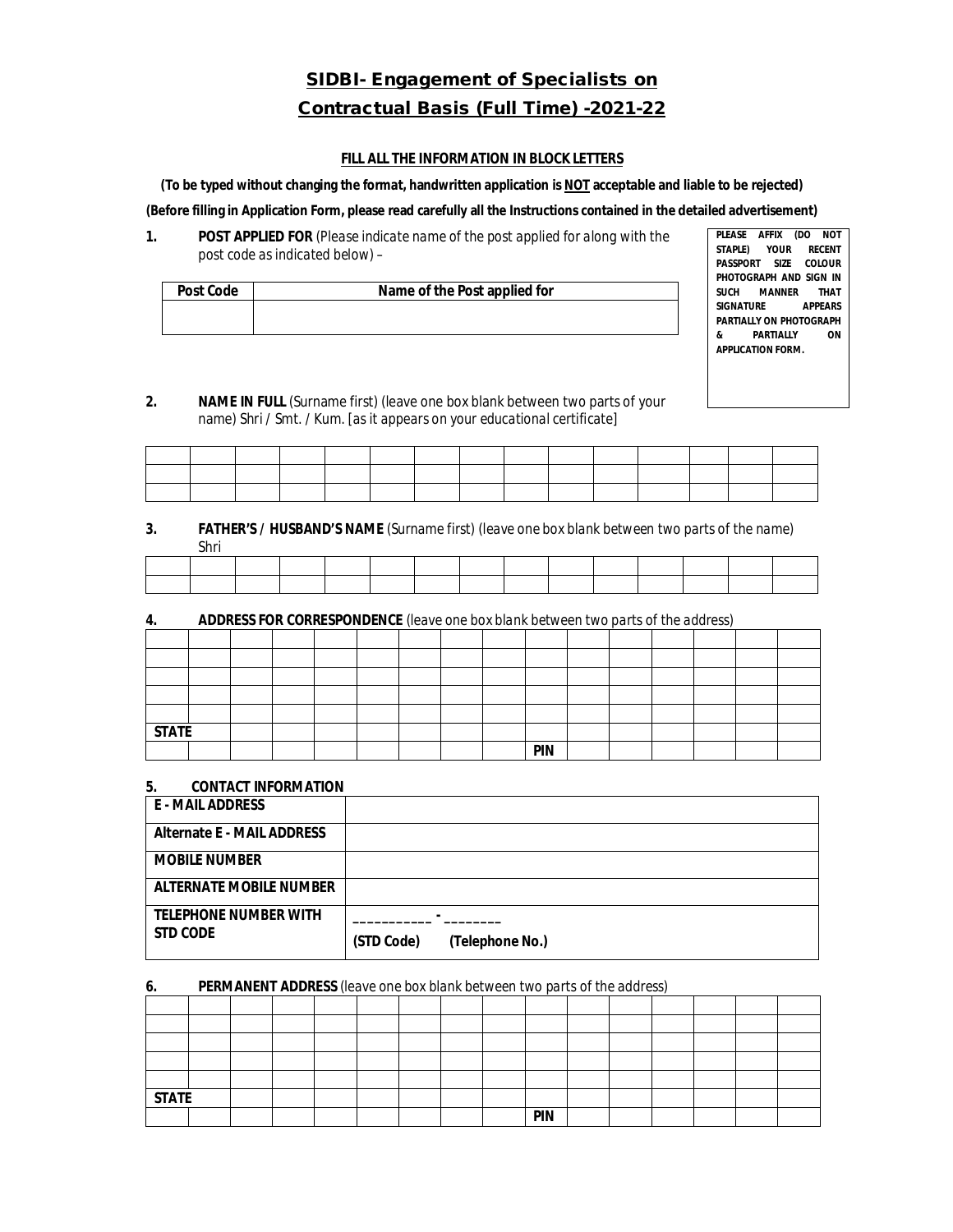## **7. DATE OF BIRTH**

| DD              |                                           | MМ          |                 |                                 | <b>YYYY</b>  |               |        |                |  |
|-----------------|-------------------------------------------|-------------|-----------------|---------------------------------|--------------|---------------|--------|----------------|--|
| 8.              | AGE (as on December 31, 2021)             |             |                 |                                 |              |               |        |                |  |
| <b>YEARS</b>    |                                           |             | <b>MONTH(S)</b> |                                 |              |               | DAY(S) |                |  |
| 9.              | <b>BIRTHPLACE</b>                         |             |                 |                                 |              |               |        |                |  |
| <b>STATE</b>    |                                           |             |                 |                                 |              |               |        |                |  |
| <b>DISTRICT</b> |                                           |             |                 |                                 |              |               |        |                |  |
| <b>PLACE</b>    |                                           |             |                 |                                 |              |               |        |                |  |
| 9.              |                                           |             |                 |                                 |              |               |        |                |  |
| 10.             | INDICATE BY TICK MARK IN APPROPRIATE BOX. |             |                 |                                 |              |               |        |                |  |
|                 | <b>GENDER</b>                             | <b>MALE</b> | <b>FEMALE</b>   | <b>MARITAL</b><br><b>STATUS</b> |              | <b>SINGLE</b> |        | <b>MARRIED</b> |  |
| 11.             |                                           |             |                 |                                 |              |               |        |                |  |
| 12.             | Category (please tick appropriate column) |             |                 |                                 |              |               |        |                |  |
|                 |                                           | <b>SC</b>   | <b>ST</b>       | <b>OBC</b>                      | General (UR) |               |        | <b>PwD</b>     |  |
|                 |                                           |             |                 |                                 |              |               |        |                |  |

**[ Applicants applying against Reserved Post must enclose a latest Caste Certificate / PWD Certificate in the prescribed format by Government of India]**

**13. Languages known** *(please tick appropriate column)*

| Name of Language | Read | Write Speak |
|------------------|------|-------------|
|                  |      |             |
|                  |      |             |
|                  |      |             |
|                  |      |             |

## **13. EDUCATIONAL QUALIFICATIONS** *(as on* **December 31, 2021***, Graduation onwards) [Add rows if needed]*

| <b>Examination</b><br>passed | Name of<br>University /<br>Institution | Subject details | Month &<br>Year<br>of passing | <b>Percentage Marks</b><br>obtained | Class /<br><b>Division</b> |
|------------------------------|----------------------------------------|-----------------|-------------------------------|-------------------------------------|----------------------------|
|                              |                                        |                 |                               |                                     |                            |
|                              |                                        |                 |                               |                                     |                            |
|                              |                                        |                 |                               |                                     |                            |
|                              |                                        |                 |                               |                                     |                            |

**Note: -** *Attested photocopies of certificates / mark sheets / degree / diploma etc. in respect of educational qualifications must be attached with the application form.*